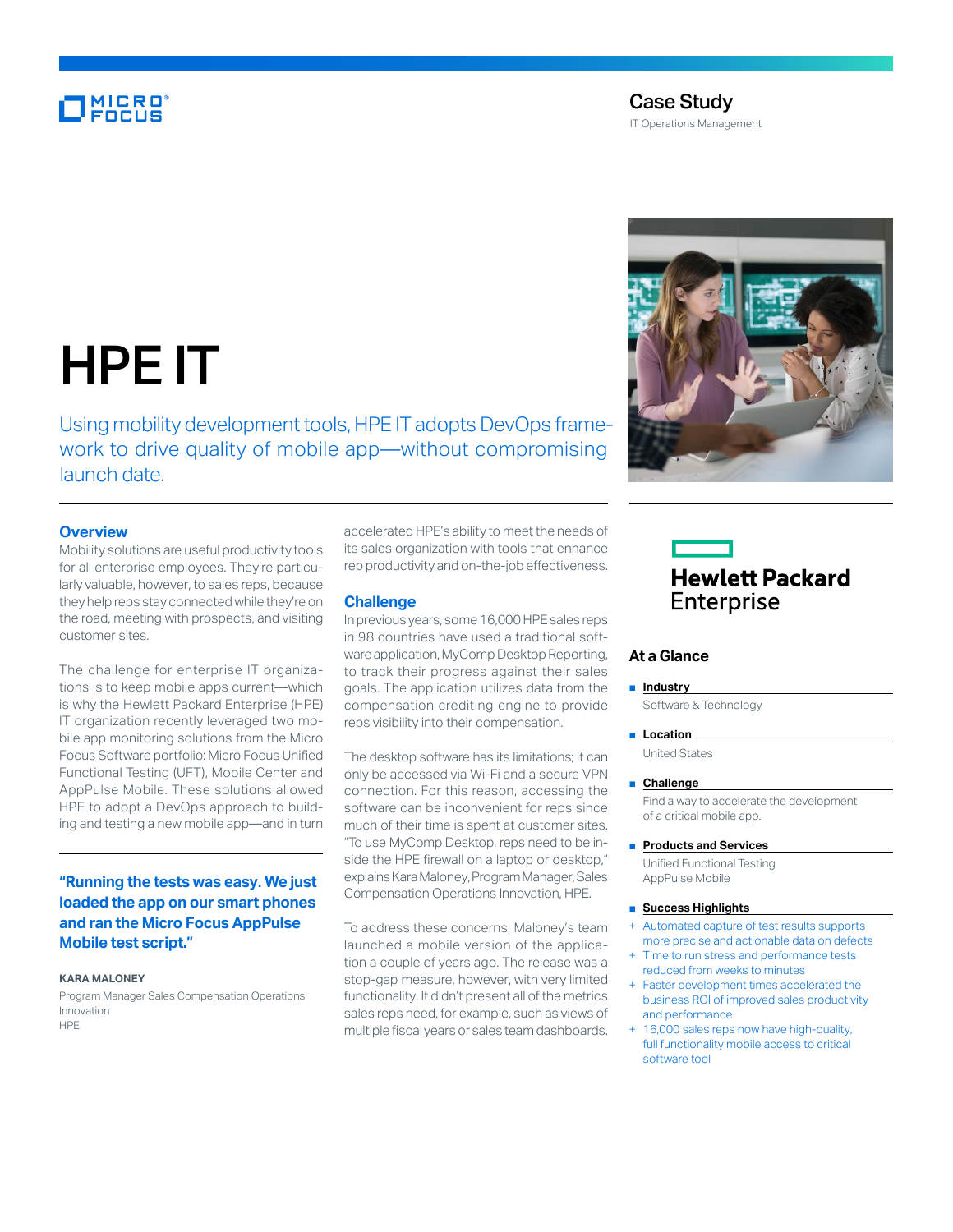

In late 2014, Maloney approached the HPE IT development organization to ask for a new, better MyComp Mobile app. "We wanted an app that more closely emulates the MyComp Desktop experience," says Maloney. "We also wanted to update the user interface."

Unfortunately, there was a problem. At the time it received the request, the HPE IT team was very busy with another looming business priority: it was preparing to separate Hewlett-Packard Company into Hewlett Packard Enterprise and HP Inc. "IT's first response to our request was that they would not be able to help us for months, because they didn't have the bandwidth to develop our app," Maloney explains.

When we originally evaluated the MyComp Mobile project request, our project scope included a lot of manual testing," explains Evan Brown, Software Developer, HPE IT. "We assumed we would need to send mobile builds to our QA teams along with detailed information to help them design their tests, such as OS and device details. QA would then build and run its test scripts and report the results back to us. We would have to analyze the results and use them to generate fresh builds for testing which any development team knows can be a very time-consuming and laborious process. And then we'd need to repeat the whole process with our beta testers."

To add further complexity to the process, HPE supports a bring-your-own-device mobility policy. The MyComp Mobile app would need to be developed for, and tested on, several OS platforms. Because HPE IT support policy follows a "current version minus one" approach, the app would need to run on multiple OS versions. And then there is the hardware. "The project scope also included testing the app on a menagerie of devices," notes Brown, "including older models of popular smart phones and one device that is used only in India."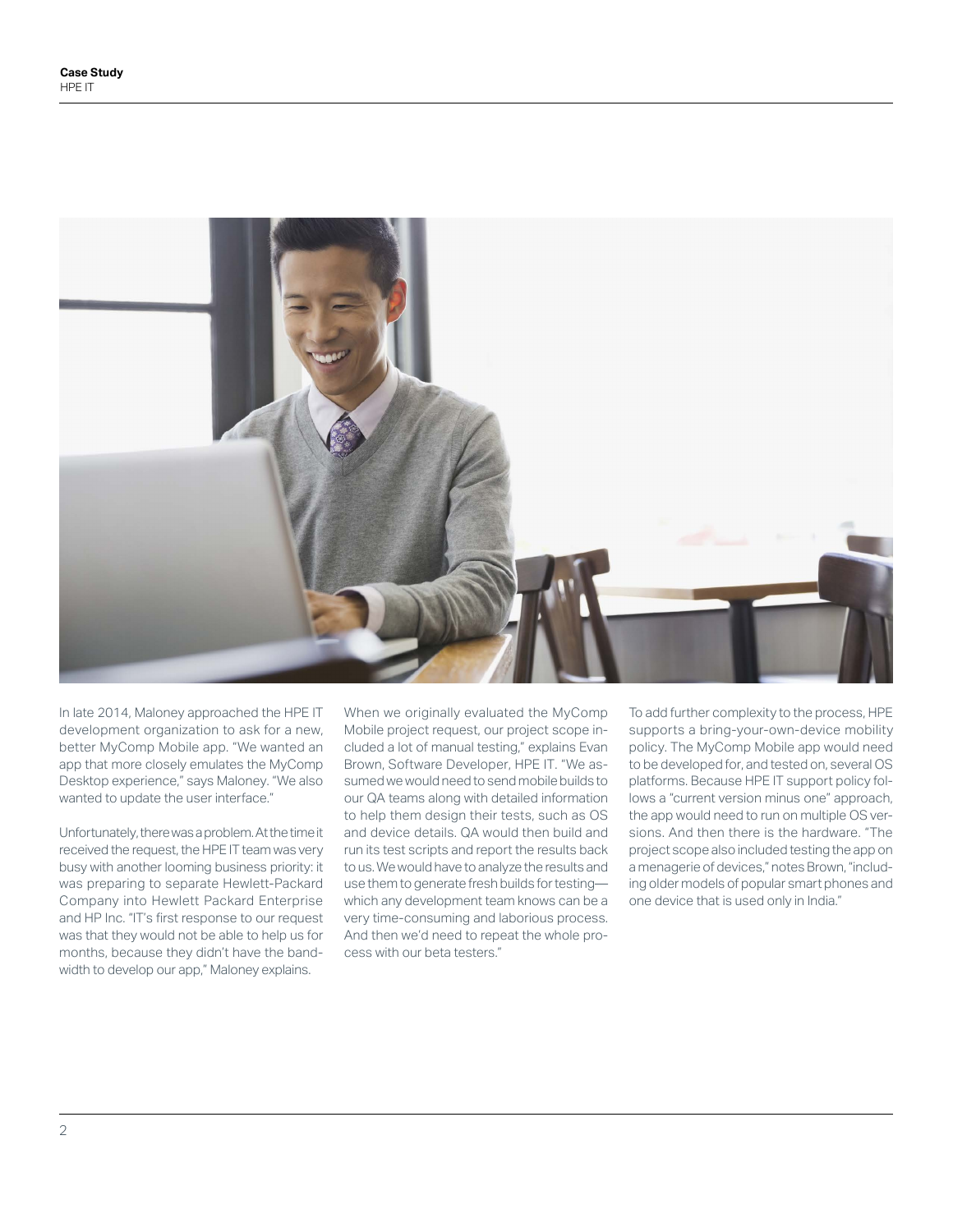#### **Solution**

Then the team re-evaluated the project to consider whether it could adopt a DevOps framework by leveraging the Micro Focus Software portfolio: Unified Functional Testing (UFT), Mobile Center to automate mobile app functional and regression testing, and Micro Focus AppPulse Mobile to help its developers and testers more quickly isolate, prioritize, and fix mobile app performance.

"We realized that with these Software solutions, we could automate both our functional and our diagnostics workflows," says Brown.

UFT & Mobile Center, for example, allows testers to launch test scripts with a single mouse click. "It's easy to run the same test over multiple devices and operating systems," Brown notes, "to make sure you're getting consistent results."

Because AppPulse Mobile delivers comparable efficiencies for mobile app diagnostics monitoring, HPE IT decided to use it to manage its beta test workflows. "The software works with both Apple and Android," Brown says. "It captures performance information, categorizes anything that causes a slowdown or drains battery power, and presents it on a dashboard. The data it gathers is completely anonymous, so you don't have to establish and manage complicated security protocols. And it's a Software as a Service application, so our dev and test teams can access the data no matter where they sit."

To drive further efficiencies, HPE IT integrated the two Micro Focus Software mobile application performance management and testing solutions with its Application Lifecycle Management platform. With this architecture, any issue arising during testing automatically generates a service ticket and routes it for resolution.

After evaluating the efficiency gains it could achieve by leveraging these Micro Focus Software mobile app monitoring solutions, HPE IT realized it would need far fewer resources to develop the app. For example, instead of four or five testers, it would be able to support the project with only two at the most. The mobile monitoring solutions would also allow HPE IT to more easily integrate its development workflows with beta testers on the operations side of the company.

So IT contacted the Sales Compensation team with the good news. "They said they'd found a way to free up the resources needed to support our project," Maloney says. "Needless to say, we were thrilled."

#### **Results**

Over the next several weeks, HPE IT developed the HPE MyComp Mobile app and put it through a series of internal tests. These tests range from manual usage tests, such as making sure the app logs input correctly and displays the correct data, charts and graphs for that user, to performance testing that ensures the application runs at an expected speed when downloading data and switching between pages. In this situation, this is especially important because they have to support some older phone hardware. The app goes through stress tests to see if the team can get the application to crash from standard or unusual usage patterns.

Then Maloney recruited a team of user acceptance testers from within the Sales Compensation organization. "Running the tests was easy," Maloney notes. "We just loaded the app on our smart phones and ran the Micro Focus AppPulse Mobile test script."

On the development side, the workflow was equally automated and seamless. "Software solutions automated the testing itself," Brown says. "But they also automated the handoffs between our dev teams, test teams, and user acceptance testers." This streamlined tasks like communicating test requirements and test results, and determining how to apply test results to subsequent app builds—in other words, tasks that can add substantial overhead to development projects.

Using UFT & Mobile Center also reduced the time it took to run IT stress and performance tests from weeks to minutes, because the UFT software can run multiple tests back-to-back across multiple devices and operating systems all at once.

Another advantage of using Micro Focus Software mobile app monitoring solutions was that conducting automated tests yielded more comprehensive information than would be possible using manual tests. "When tests are automated, you can run more of them," Brown explains. "The Software also gives very specific information about the app functionality and performance, along with precise data about the conditions of the defect. It makes diagnosis and resolution both easier and faster."

Perhaps the most important benefit of the DevOps strategy that HPE IT adopted, however, was the relationship it fostered between HPE IT and the Sales Compensation organization that requested the MyComp Mobile app. "It was a very positive experience," says Maloney. "First, HPE IT was able to fit the project in, which was a pleasant surprise. Then, when they turned the app over to my team for testing, it met our specifications and the performance was already very solid. And for the minimal defects we did discover, the reporting process was straightforward and easy to manage."